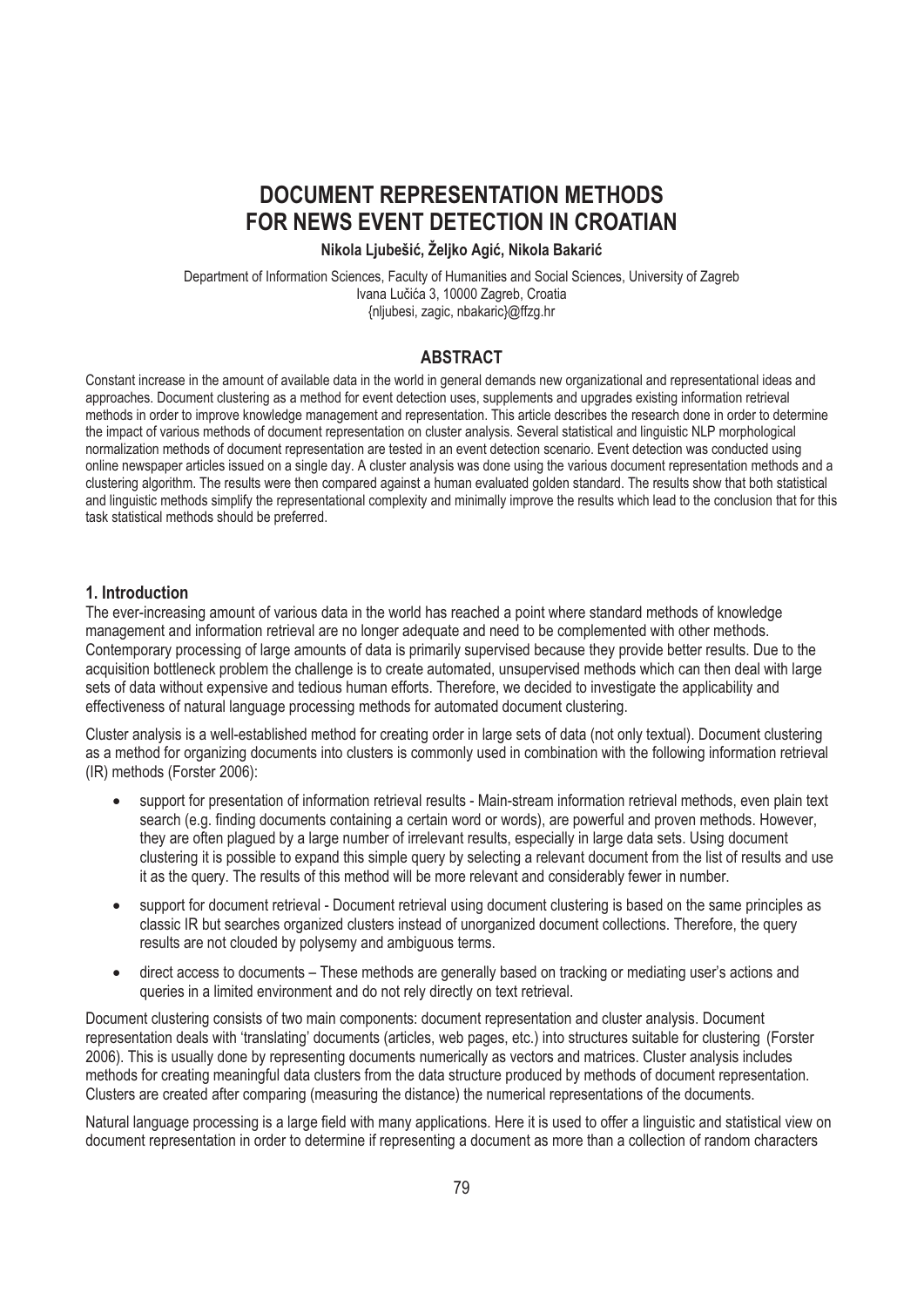has any impact on clustering. NLP methods used in this research include tokenization, stemming, lemmatization and ngrams.

Our goal is to compare the results of document clustering using several linguistic and statistical NLP methods and to determine their effectiveness against a human evaluated gold standard. The final goal of the investigated methods is to organize online newspaper articles into clusters which report on a singular event.

# **2. Problem**

This article investigates the effects of linguistic and statistical preprocessing of data as part of document representation in the document clustering task. Our document clustering task aims at organizing online news articles into clusters where every cluster corresponds to a specific event. This task in literature is often called event detection (Yang et al. 1998, Papka et al. 1999). One of the most known online resources that organize information in such manner is Google News (Google 2008).

There are several problems concerning data clustering, the most prominent being combinatorial explosion, a common issue when dealing with large data sets. Most commonly used piece of information aimed at reducing the combinatorial explosion present in data clustering is the time of publishing of the article. Namely, to cluster data, the similarity function between every two data points has to be calculated. Almost every document clustering system uses this crucial piece of information, i.e. event detection calculates clusters on documents published in a specific time frame. In this research we calculate document clusters on articles published during a single day.

Another piece of information often used in online news event detection is the origin of the article, i.e. the publisher. The assumption is that one online publisher will not produce more than one article on a singular event. There is, of course, an objective possibility of erroneous mapping of reports from different publishers pertaining consecutive events (article A1 covering events another publisher covered in more than one article), but this problem is not of interest in this paper.

The evaluation of the efforts described earlier is most often carried out through a gold standard - a data sample organized by hand. In this research we used a small sample of online news published in a single day.

The results of this procedure are aimed at the representation of the data collected by crawlers where all articles covering one event would be presented as one entity.

## **3. Experiment**

The data used in this experiment are obtained from the Institute for Business Intelligence (Zapi 2008) and their web crawler which collects online news on a 10-minute basis. The clustered data consists of 1028 news documents published on May 5 2008. After removing identical documents published on same domains, 1000 articles collected from 18 different domains remained in the data set.

As stated before, the emphasis in this experiment was to test the value of document representation methods as feature extraction methods by comparing their impact on the end result.

The cluster analysis was performed using the cosine similarity measure with a modified single-link hierarchical agglomerative algorithm and a defined threshold. The algorithm starts with every data point forming its own cluster. It merges clusters on the nearest-neighbor principle, merging closest clusters together. When merging clusters, the distance between them is considered as the distance between the two closest data points. The clustering threshold is the criterion that stops the clustering task when there are no clusters as close as the criterion defines. It ensures that the clustering task will not produce just one cluster. A special constraint while performing the clustering task is the fact that one cluster cannot consist of two articles published on the same domain. The clustering algorithm is implemented as follows:

- 1. Calculate the similarity function between documents
- 2. Build triples with id-s of documents and their similarity
- 3. Remove triples whose similarity is lower than the clustering threshold
- 4. Sort the remaining triples in descending order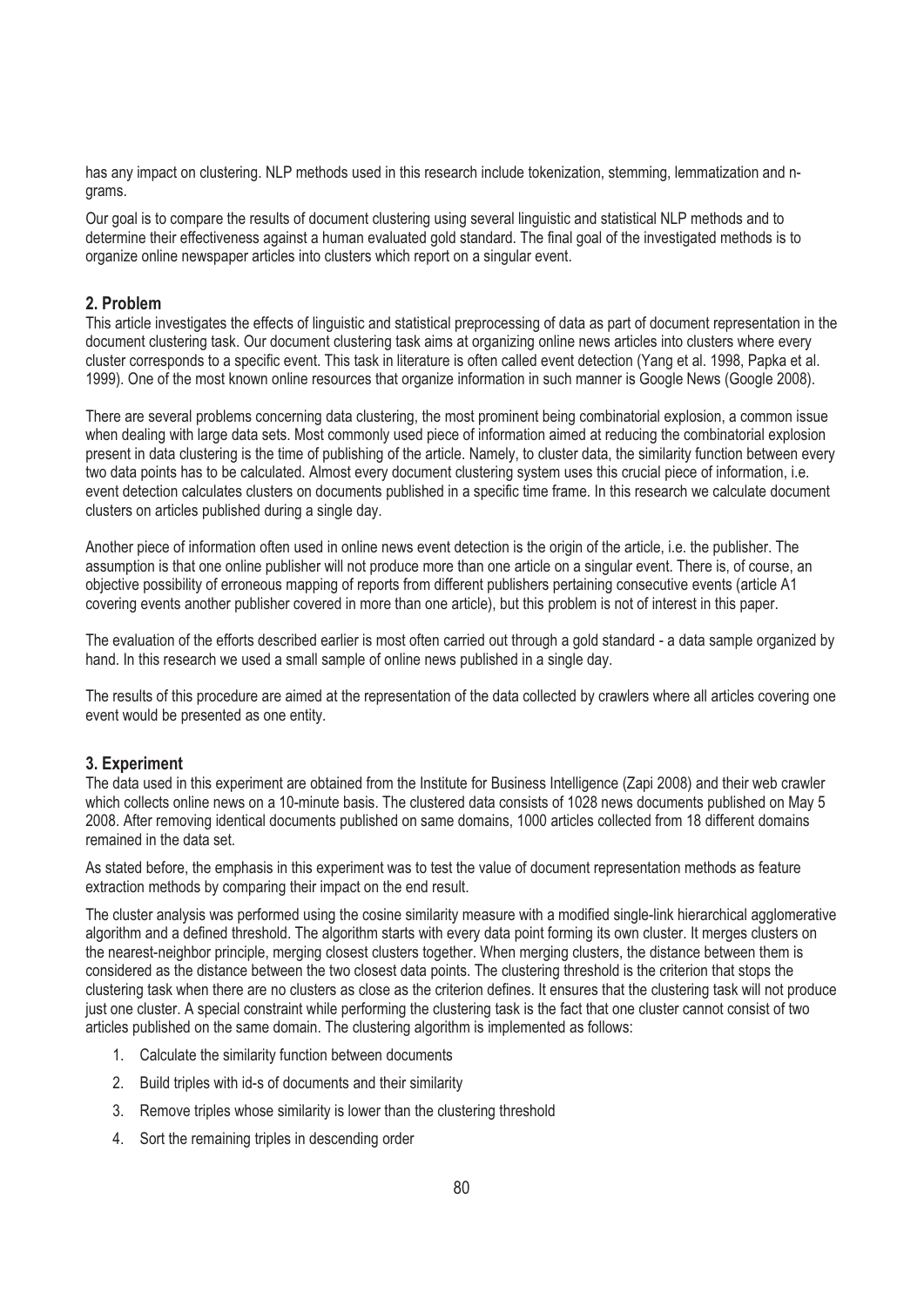- 5. Move with two nested iterations through combinations of triples
- 6. Form a new cluster from the first triple and add all following triples, i.e. IDs if they:
	- $\bullet$ satisfy the threshold condition
	- $\bullet$ are not allocated in any other cluster
	- $\bullet$ no article from the same domain is in the cluster already
- 7. If an article does not meet the third condition from the previous step, do not add any following articles that have a stronger similarity with the article not meeting the condition

No emphasis is put on the weighting method of a selected feature but only the popular tf-idf measure is used (Jones 1973). In order to use the tf-idf measure, the distribution of features over documents has to be known. Therefore a corpus of 30,000 news articles and 6,985,242 tokens is constructed and the distribution of interest is calculated. Also the document space with its corresponding space complexity is defined using this data.

In this research there are six different document representation techniques investigated: TOKEN, STEM, LEMMA, 3-GRAM, 4-GRAM and 5-GRAM.

In the TOKEN representation method the lowercased corpus is tokenized by the python-like regular expression **r'['+ln+']+(?:[-.,@/]['+ln+']+)\*'** where the variable **ln** contains all letters and numerals, i.e. token is defined as a sequence of letters and numerals with the characters  $\cdot -$ ., @/ $\cdot$  occurring isolated inside that sequence ('požeško-slavonska', '16.2' 'nick@127.0.0.1' etc.). The TOKEN representation method is considered the baseline of this research.

In the STEM representation method a stemming algorithm still under construction is used on the lowercased corpus since there is no other stemming algorithm for Croatian available for that purpose (the algorithm described in (Ljubešić et al. 2007) is used for normalizing basic word forms in query expansion and the algorithm described in (Šnajder 2006) has not been made publicly available yet). The stemming algorithm used deals with inflectional morphology only and the rules are primarily focused on noun and adjective paradigms.

In the LEMMA representation method the POS-tagging algorithm described in (Agić, Tadić 2006) and (Agić et al. 2008) is used.

In the remaining three representation methods a character n-gram morphological normalization approach as described in (Silić et al. 2007) is used. In our case, character n-grams are calculated from tokens using the TOKEN representation method (e.g. the token 'imaju' is described through 4-grams '\_ima', 'imaj', 'maju' and 'aju\_').

These document representation methods are evaluated in the clustering process aiming at event detection. The event detection task is evaluated using a gold standard – 1,000 news articles are manually organized into clusters. Software under development is used for this task. Out of 1,000 articles, 396 of them describe events not covered by any other article, i.e. they form clusters containing just one article. The remaining 604 documents are organized into 144 clusters with an average of 4.19 elements per cluster. The median of the non-one cluster size distribution is 3 and the maximum is 18.

The basic evaluation measures used are precision and recall. They are both calculated through the best-case intersection of the gold standard and the clustering result. Additional evaluation measure is the F0.5 which favors precision twice as much as recall. Namely, the results are used for supporting information retrieval results which makes precision more important than recall.

## **4. Results/Discussion**

The vector space complexity of different document representation methods is shown in Table 1. STEM simplifies the space complexity by 1.3 and LEMMA by almost 2. The highest space simplification is obtained by 3-GRAM, 4-GRAM is equivalent to LEMMA whilst 5-GRAM increases the space complexity.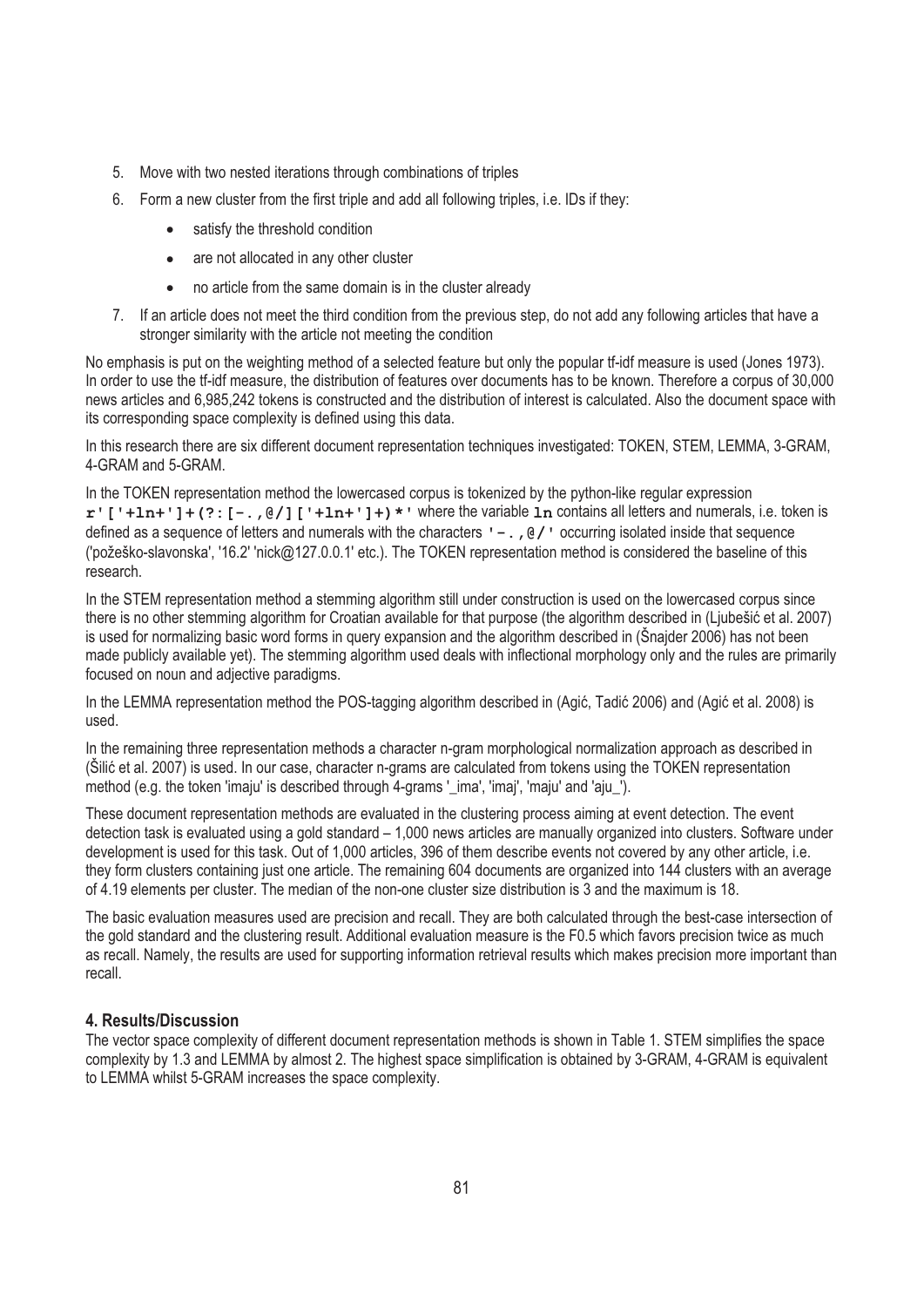|              | Number of<br>dimensions | Simplification<br>coefficient |
|--------------|-------------------------|-------------------------------|
| <b>TOKEN</b> | 249,136                 | 1.0                           |
| <b>STEM</b>  | 191,676                 | 1.3                           |
| <b>LEMMA</b> | 125,406                 | 1.99                          |
| 3-GRAM       | 22,264                  | 11.19                         |
| 4-GRAM       | 115,693                 | 2.15                          |
| 5-GRAM       | 287,325                 | 0.87                          |

Table 1: Space complexity and simplification coefficient regarding document representation methods

In Table 2 the maximum F0.5 evaluation measures with the space simplification coefficient and corresponding clustering threshold criterion concerning the representation method is shown. The data shows no obvious difference regarding the document representation methods with STEM, LEMMA and 4-GRAM outperforming slightly the TOKEN baseline and 3-GRAM and 5-GRAM producing lower results. Taking the simplification factor into account, it would be advisable to use the 3-GRAM method for computationally intensive problems since the space simplification is large. LEMMA and 4-GRAM obtain same results and a similar simplification factor, but the 4-GRAM method is much simpler and language independent. When comparing results of language dependent methods, STEM outperforms LEMMA with a higher F0.5 measure, a lower space simplification factor, but a much simpler and faster method.

|              | F0.5  | Simplification<br>coefficient | Clustering<br>threshold |
|--------------|-------|-------------------------------|-------------------------|
| <b>TOKEN</b> | 0.858 | 1.0                           | 0.25                    |
| <b>STEM</b>  | 0.868 | 1.3                           | 0.35                    |
| <b>LEMMA</b> | 0.859 | 1.99                          | 0.4                     |
| 3-GRAM       | 0.853 | 11.19                         | 0.5                     |
| 4-GRAM       | 0.860 | 2.15                          | 0.45                    |
| 5-GRAM       | 0.857 | 0.87                          | 0.45                    |

Table 2: Maximal F0.5 measure, simplification coefficient and clustering threshold regarding the document representation method

Figure 1 shows precision, recall and the F0.5 measures concerning the clustering threshold criterion (CTC) from the STEM data. As expected, with the threshold rising, precision rises and recall falls. F0.5 experiences its maximum at CTC=0.3.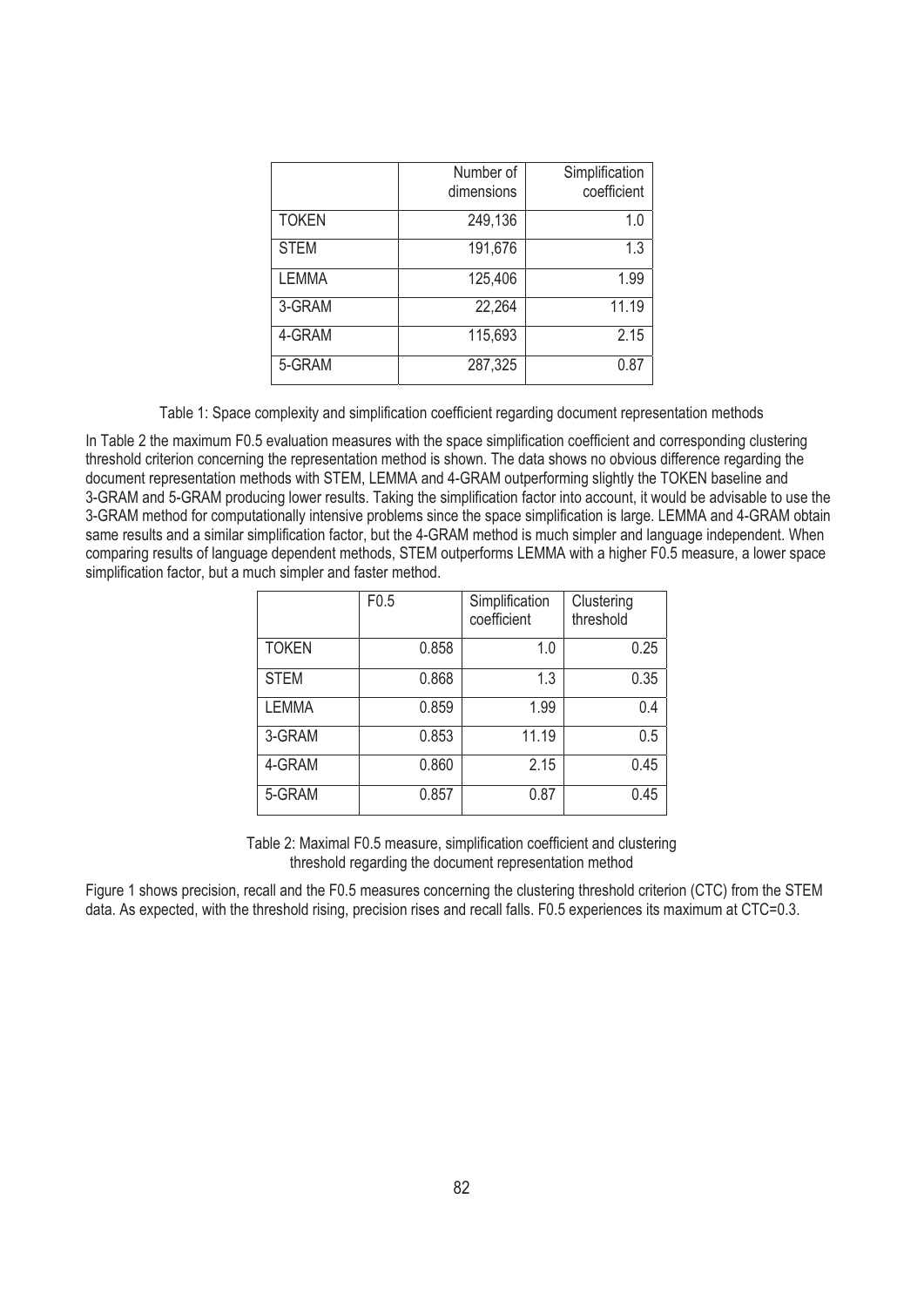

Figure 1: Precision, recall and F0.5 concerning clustering threshold criterion (CTC)

Concerning the variable of the number of elements in clusters with more than one element, it correlates strongly positively with recall (0.993) and negatively with precision (-0.531). The F0.5 measure shows its quality in measuring the overall performance of the clustering task with correlating rather highly with the described variable (0.756).

F0.5 regarding the clustering threshold criterion and ignoring the document representation method is shown in table 3. The criterion reaches its stable maximum at the value of 0.35 and could be recommended for usage regardless of the document representation method.

| <b>CTC</b> | Average<br>F0.5 | <b>CTC</b> | Average<br>F0.5 |
|------------|-----------------|------------|-----------------|
| 0.05       | 0.416           | 0.55       | 0.826           |
| 0.1        | 0.580           | 0.6        | 0.811           |
| 0.15       | 0.687           | 0.65       | 0.796           |
| 0.2        | 0.758           | 0.7        | 0.772           |
| 0.25       | 0.806           | 0.75       | 0.751           |
| 0.3        | 0.833           | 0.8        | 0.714           |
| 0.35       | 0.845           | 0.85       | 0.661           |
| 0.4        | 0.851           | 0.9        | 0.575           |
| 0.45       | 0.846           | 0.95       | 0.417           |
| 0.5        | 0.841           | 1.0        | 0.024           |

Table 3: Average F0.5 regarding clustering threshold criterion (CTC)